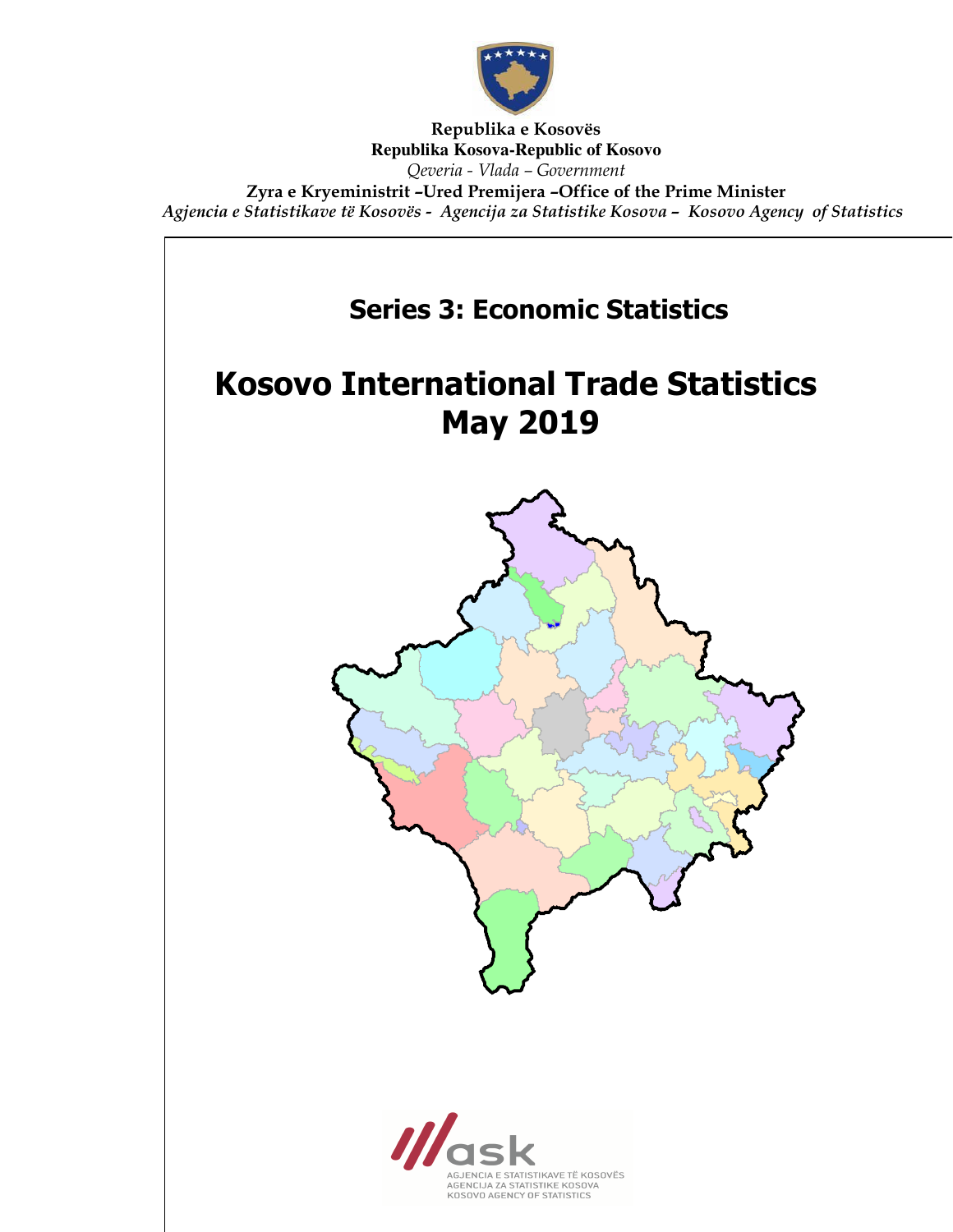## **Foreword**

The Kosovo Agency of Statistics (KAS) has started to publish data on the flow of import and export in Kosovo in 2001, but these data are considered reliable since 2005.

Publication of Kosovo International Trade Statistics is based on the data from the Kosovo Customs Service.

All monthly publications are preliminary data, which vary from yearly data (final data). This publication contains data on the flow of goods, statistical procedures, and sections of the Standard International Trade Classification (SITC), sections of the Harmonized System (HS) and by partner country. Methodology and methods have been adapted in order to integrate and compare external trade statistics of goods at international level.

Imports are presented by country of origin and Exports are classified by country of final destination.

Comments, remarks, suggestions and proposals regarding this publication are welcome and they can be sent to the e-mail: ekonomic@rks-gov.net

Publication was prepared by:

 Ilir T. Berisha - Director of Department Ismajl Sahiti - Head of Division Mensure Çerkezi - Head of Sector

June, 2019 Chief Executive Officer, KAS Isa Krasniqi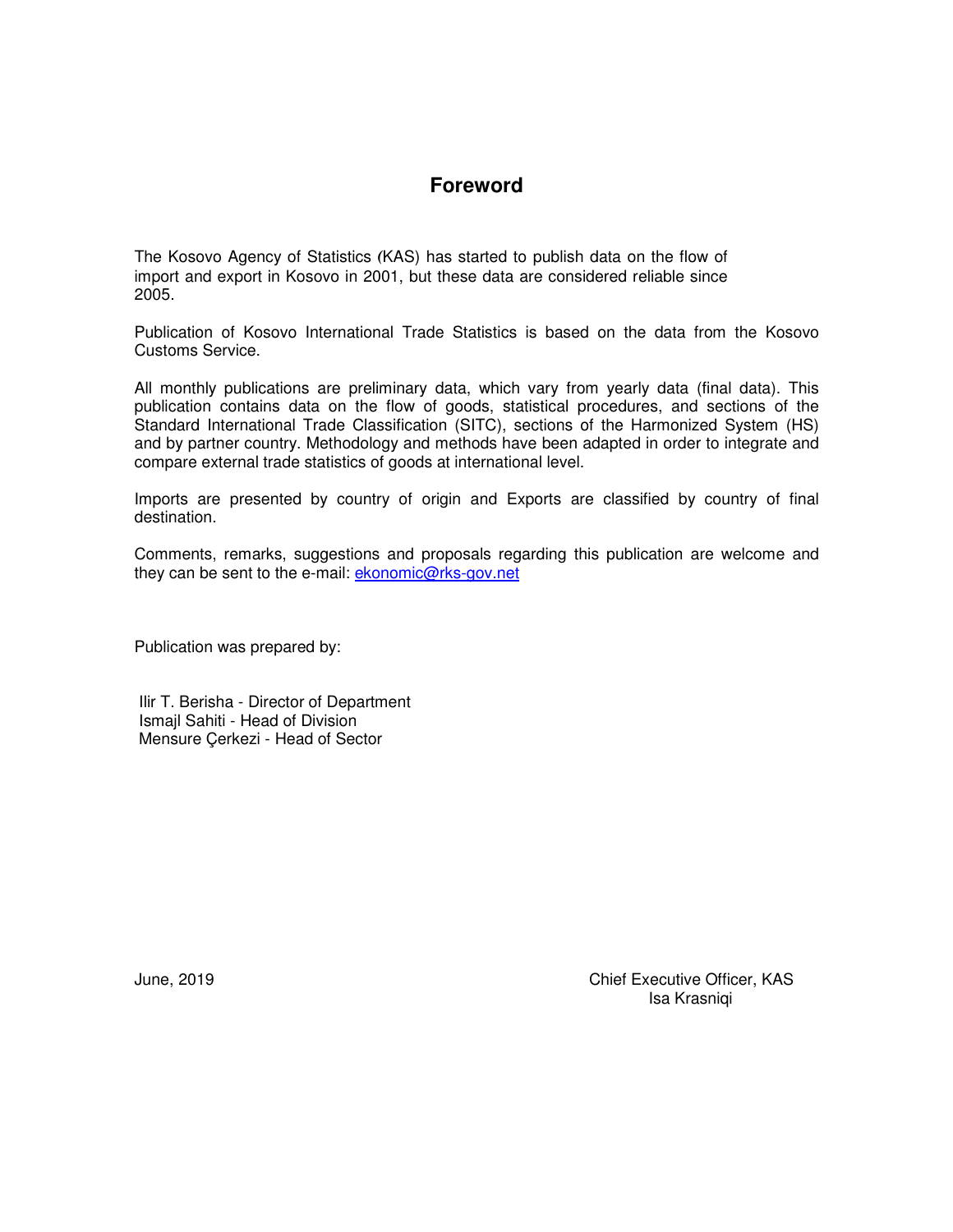## **List of Abbreviations**

| <b>KAS</b>  | Kosovo Agency of Statistics                    |
|-------------|------------------------------------------------|
| FOB         | Free on Board                                  |
| C.I.F.      | Cost, Insurance, Freight                       |
| EU          | European Union                                 |
| CN          | Combined Nomenclature                          |
| <b>SITC</b> | Standard International Trade Classification    |
| <b>SCT</b>  | Standard Trade Classification                  |
| SAD         | Single Administrative Document                 |
| НS          | <b>Harmonized System</b>                       |
| <b>ISO</b>  | International Organization for Standardization |
| n.e.s.      | not elsewhere specified                        |
| S.S         | suspension system                              |
|             |                                                |

d.s drawback system

# **Symbols**

- : Data not available
- 0 Less than a half of the unit used
- \_ Not applicable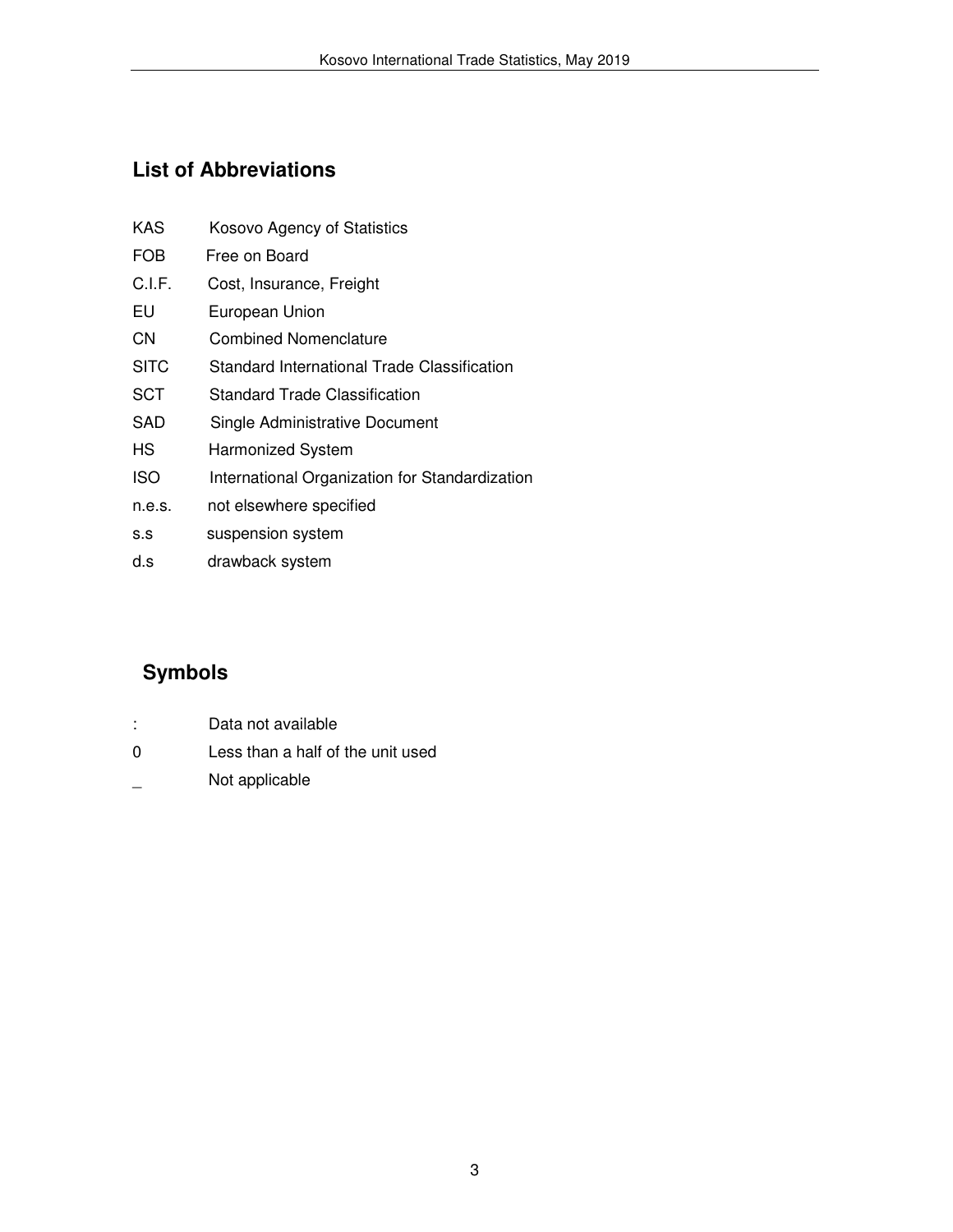## **List of Contents**

Page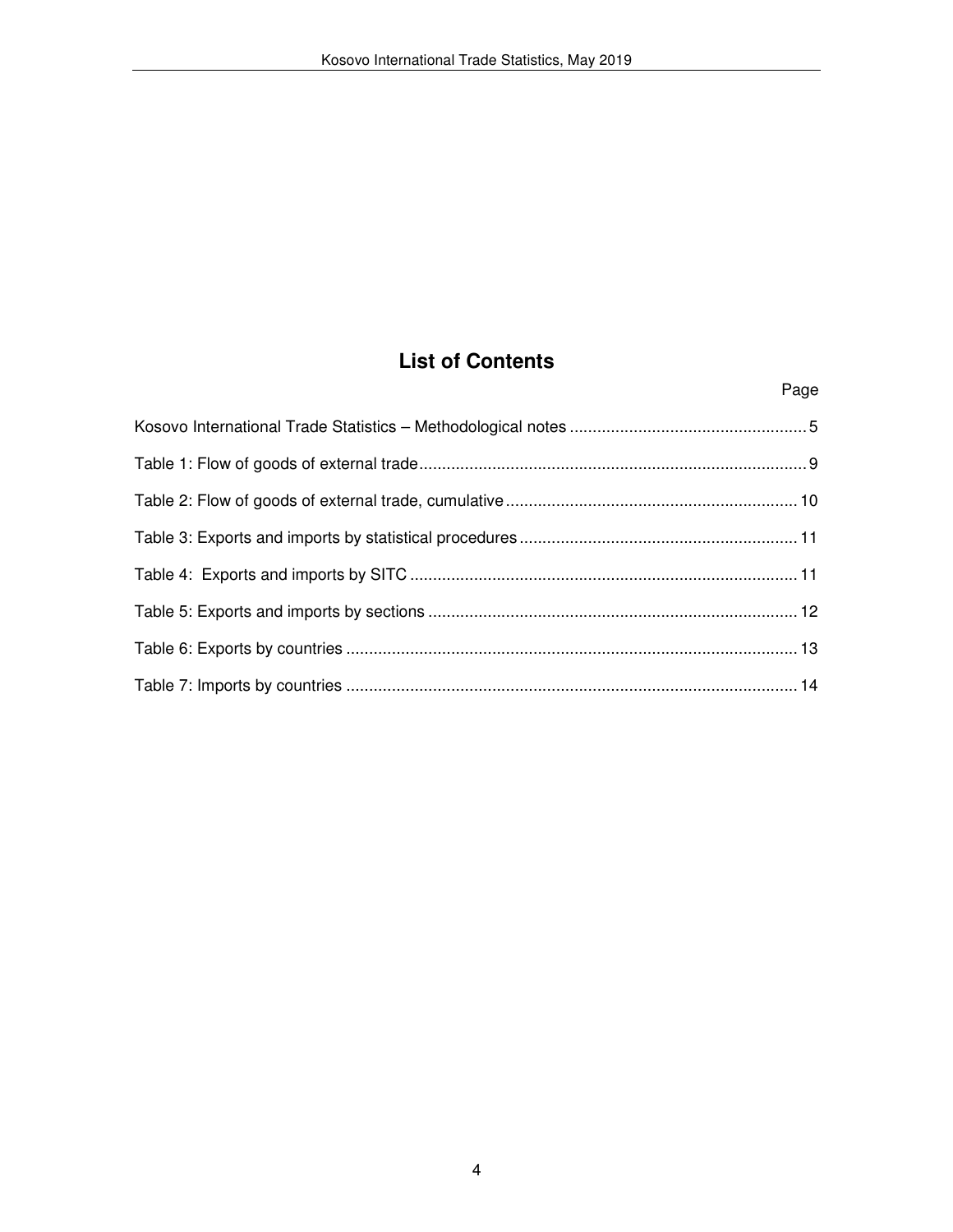## **Kosovo International Trade Statistics – Methodological notes**

#### **Data sources**

The statistics of trade are compiled mainly from the documents supplied by importers and exporters (or their agents) to the Customs authority. The document is the Single Administrative Document (SAD) used for Customs clearance purposes. The information on the document is captured by the Customs Information System.

## **Responsibility for data collection, compilation and publication**

The Customs administration is responsible for the collection, data entry and processing of the data from customs statements. Data regarding the field of statistics are registered within this documents (SAD), and they are reported to the Kosovo Agency of Statistics in monthly bases by the Customs Administration via electronically.

KAS is responsible for external trade data processing, compilation and publication. These statistics include data by the type of customs procedures. Additional work involves editing and validation (or approval) of customs data.

## **Coverage**

Kosovo International Trade Statistics (or external trade) does not cover temporary imports and exports of goods which will be returned in an unchanged condition after a certain period of time, as are: services, repairs, money as means of payment, money in gold, fuel supply of Kosovo's vehicles abroad, imports of goods for foreign liaisons offices and other diplomatic missions in Kosovo, travelers personal baggage, commercial samples and postal packages of minor value.

### **Recording system**

Kosovo International Trade Statistics are compiled in accordance with the 'special' system (facilitating definition) of international trade recording or registration. By this system, imports and exports are recorded at the time when goods move across the territory (or area) under the free flow which is the part when goods may be sold without any customs restriction. The facilitating definition means that beside regular export and import transactions, both external and internal processing is included.

Special exports include exports of goods: exports after inward processing, exports for outward processing and exports that are not registered in customs.

Special imports consist of imports of goods from: inward processing imports (S.S), imports after outward processing and imports that are not registered at customs.

Excluded are goods that are in transit.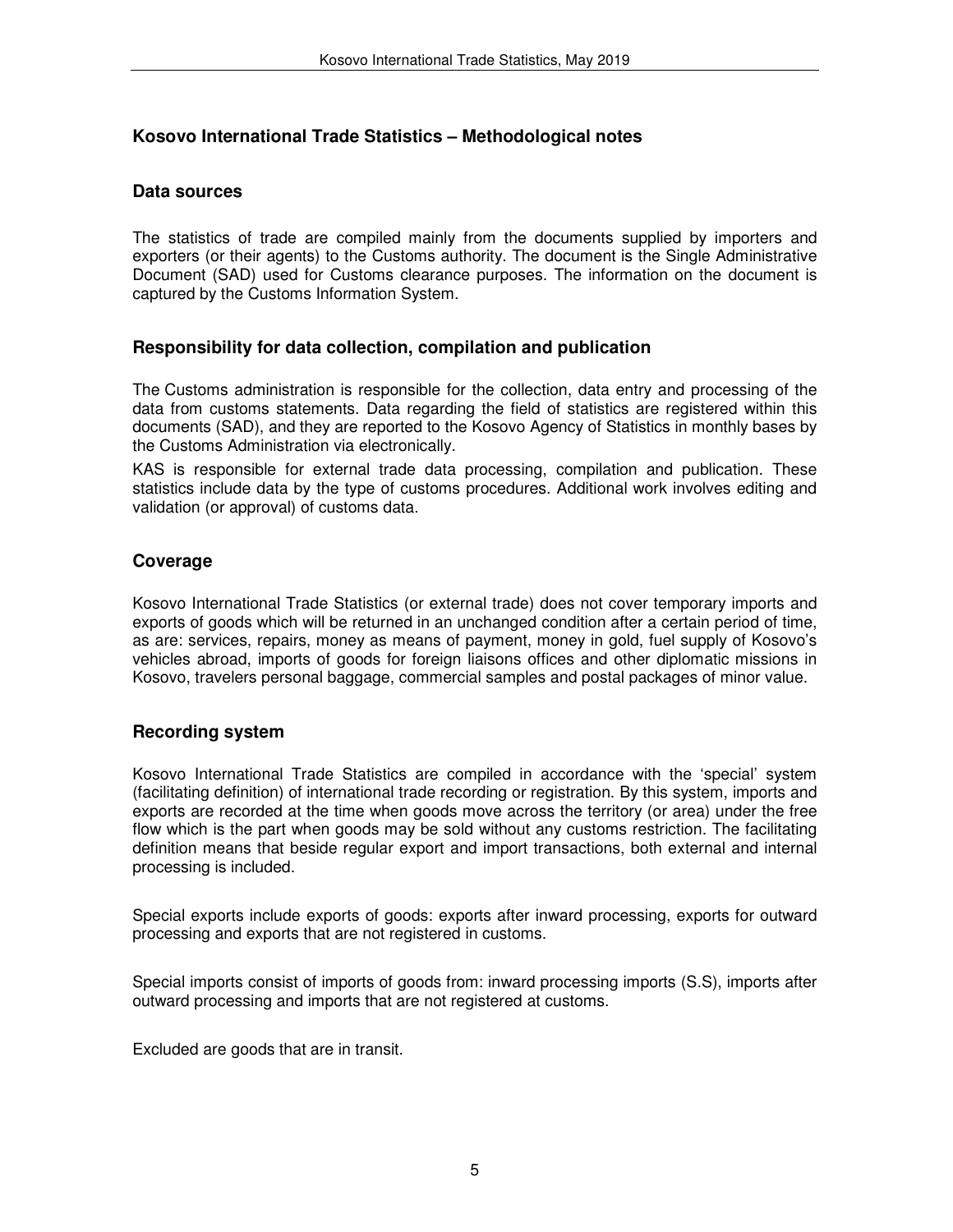## **Valuation**

For imports, the "cif" value is used (including the cost, insurance and transport of goods at the entry point in Kosovo). The export value is "fob" (free on board). This is the cost of goods purchased abroad, including packaging, transport within the country, the charge cost, insurance, and other costs incurred when the goods are placed on the vessel for export, on airplanes or transported to remote areas. The value of the invoice is recalculated to the value of the Kosovo border by adding or subtracting, in whole or in part, the costs of transport, loading, unloading, which depend on the terms of supply specified in the contract.

The value excludes:

• any sum or amount received by the exporter on the way of refund, reimbursement of customs duty, subversion or any other aid.

• any foreign customs duty or change of cargo of goods other than at the customs point or at the point of exportation.

The value is in euros. For transactions where the value is denominated in another currency, the euro exchange rate is made by using the weekly exchange rate.

## **Reference period**

The calendar month is a basic period to collect the data. Based on customs data, the date of delivery of the customs statement or other valid dates for the implementation of the customs rules, it is time to register the import / export transactions.

## **Units of quantity**

The quantity of imported and exported goods is shown in net weight, if it can be determined, taking into account the nature of the product as well as the additional unit when described by the nomenclature of the customs tariff.

Net weight is the usual unit of the given quantity. The weight of containers, luggage, jars and packaging materials are excluded.

Other units of quantity used for some of the most important goods such as: live animals, motor vehicles, local equipment, watches, clothes (where the numbering unit is used), shoes (where number of pairs is used), floor coverings (where square meters are used) and beverages (where volume is used).

## **Partner country**

In this publication, imports are recorded by country of origin (as opposed to the country of destination). Goods obtained or produced in a country of origin but from the same country. A product, in the manufacture of which two or more countries are involved, such as the country of origin, is considered the place where the last major processing occurred. Packaging, repackaging, classification are not considered as manufacturing processes.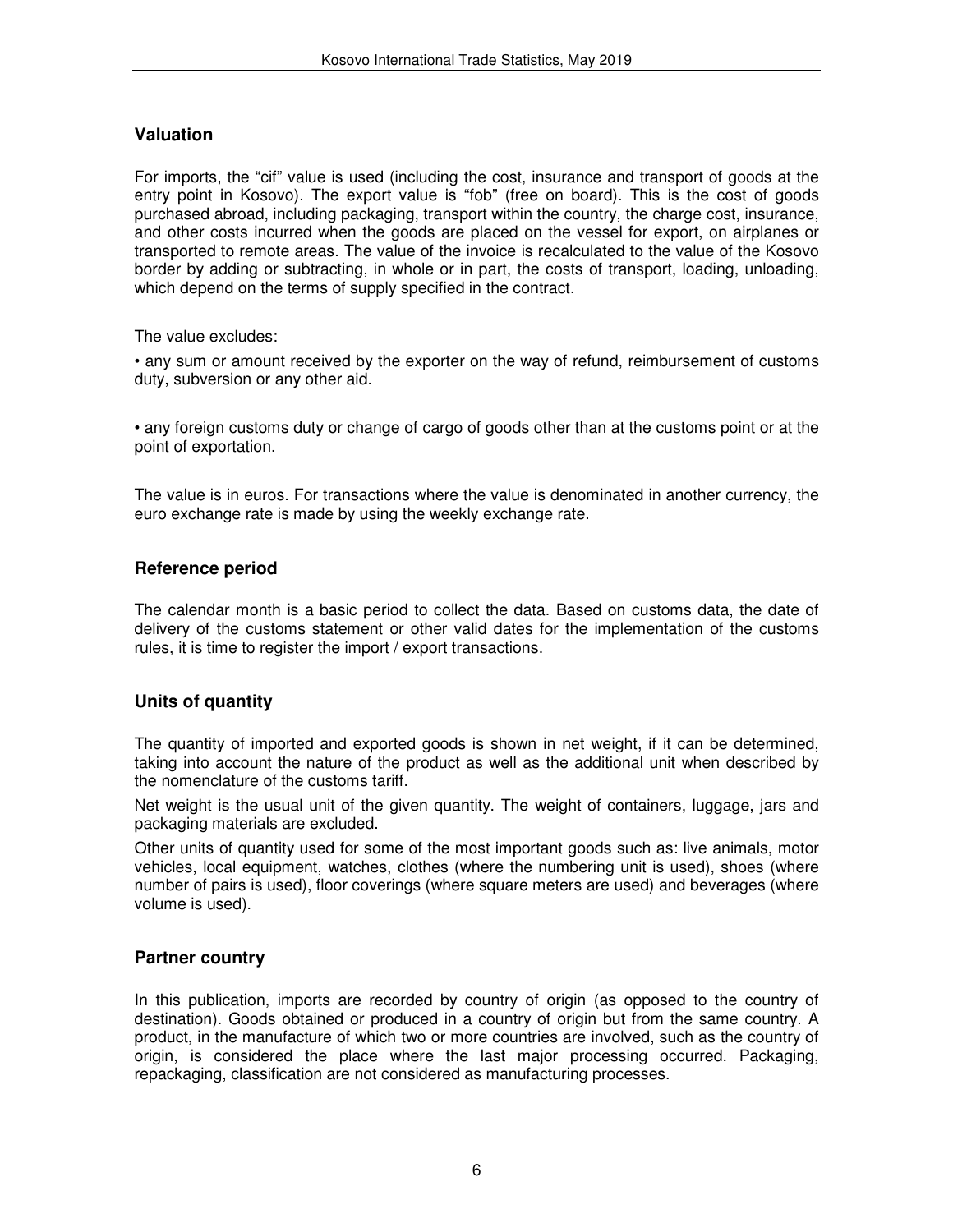Exports are classified by country of final destination. The last destination of goods is considered the last state for which the goods are intended. This does not mean that it is the country where the goods will be unloaded or where the final consumption will be made.

### **Country classification**

The country nomenclature is the classification of countries (Geo-nomenclature) according to the Official Gazette of the European Commission published in annual basis. Since January 1999, this follows the United Nations' ISO alpha-2 coding system in which each country is identified by a two-letter code.

## **Classification of goods**

Statistics are collected by using the 8-digit Combined Nomenclature (CN) – the EU tariffs and statistical nomenclature. This nomenclature is managed and upgraded annually by the Commission in cooperation with the Member States. CN is consistent with the 6-digit Harmonized Commodity Description and Coding System (HS) - Nomenclature of the Customs Cooperation Council which is used around the world for the application of customs tariffs and the compilation of external trade statistics. The CN contains about 10,400 8-digit sub-headings, the first six digits of which are the same as those of the Harmonized System (SH).

The Standard Trade Classification (STC), revised version no. 3 (SITC Rev 3), was developed by the United Nations for the advancement of the international comparability of statistics on external trade.

Standard External Trade Classification (SETC), revised version no. 3, contains about 3,100 basic headings (5-digit). These are combined in 261 groups (3-digits), 98 divisions (2-digits) and 10 sections (1-digit). For example, Section 6 (Manufactured goods classified mainly by material) consists of 9 divisions, 61 to 69. Division 64 (paper, paperboard and articles thereof) consists of two groups, 641 and 642, which together consist of 72 basic headings, such as 642.94 (paper handkerchiefs, towels, tablecloths, garments etc.).

SETC revised version no. 3 is identical with the structure of the Harmonized System. Each category of SETC (including all the basic headings) is equivalent to the combination of HS headings (and therefore the combination of CN headings).

#### **Data publication**

Monthly data are provisional and published 24 days after the reference month. Annual data are published in June.

#### **Publication**

Released data for external trade statistics are: Aggregated data are published on the KAS web page 24 days after the reference period.

#### **Monthly:**

Monthly Kosovo International Trade Statistics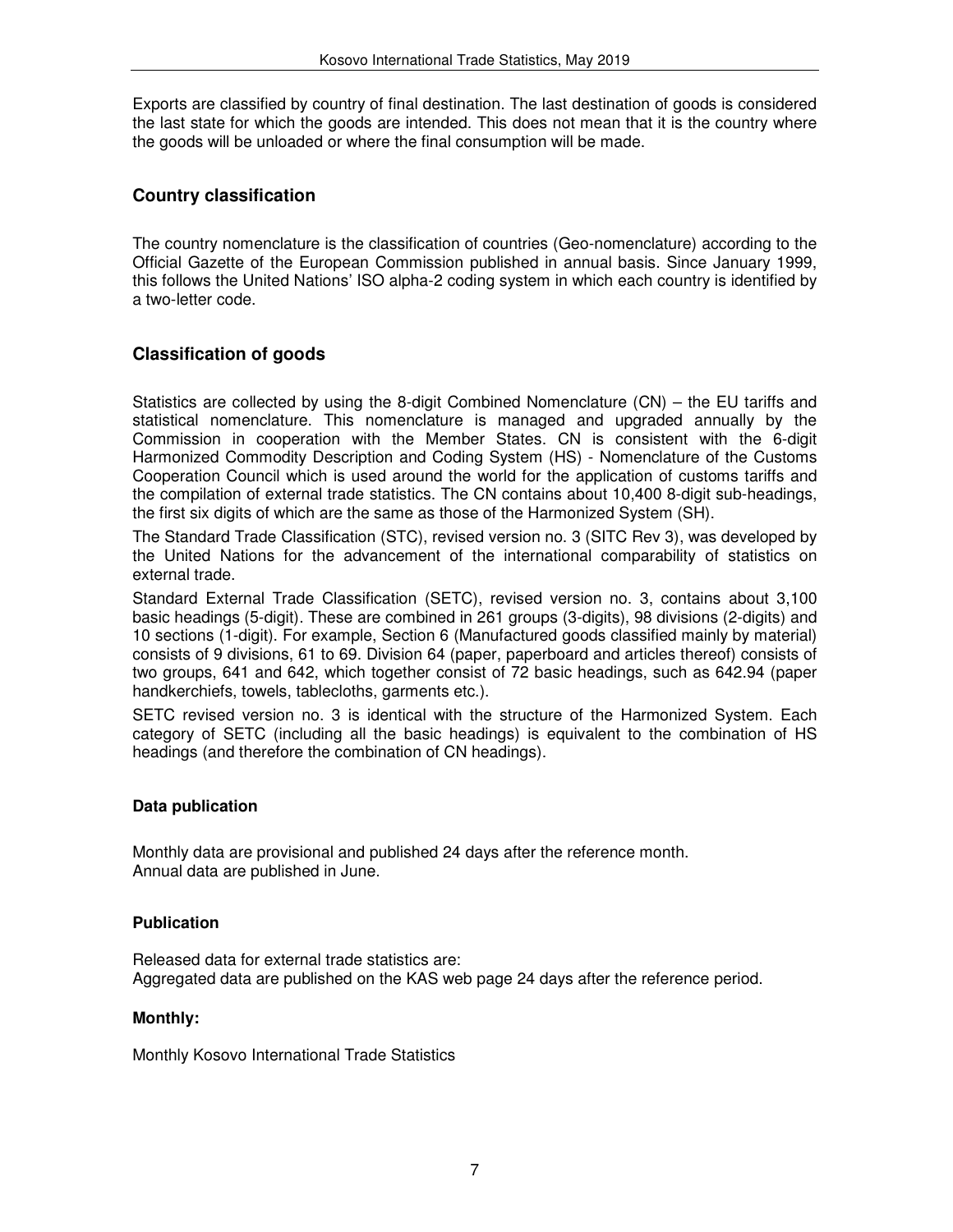#### **Annually:**

Final data Kosovo International Trade Statistics

#### **Flow of Export and Import in May 2019**

Data from Kosovo International Trade show a higher trade deficit (3.9%) in May 2019 compared with the same period of 2018, i.e. in the amount of 289,7 million euros compared to the deficit of 278,9 million euros in 2018. Export covers import (9.9%).

The export of goods in May 2019 was worth 31,8 million euros, while the import was 321,6 million euros, i.e. with a decrease by (3.0%) for exports and with an increase by (3.1%) for imports compared to the same period of the year 2018.

According to the data of the main group for export: (34.1%) of exports consists of base metals and articles thereof, (14.1%) consists of plastics, rubber and articles thereof, (12.0%) consists of mineral products, (11.7%) consists of prepared foodstuffs, beverages and tobacco, (6.7%) consists of various manufactured articles, (3.8%) vegetable products, (3.8%) consists of machinery, mechanical and electrical, (2.3%) consists of textiles and textile articles, etc.

According to the data of the main groups for imports: (14.3%) consists of mineral products (12.5%) consists of machinery, mechanical and electrical equipment, (12.3%) consists of prepared foodstuffs, beverages and tobacco, (10.1%) consists of base metals and articles thereof, (8.3%) consists of transport means, (7.1%) consists of chemical industry products, (6.9%) consists of plastics, rubber and articles thereof, etc.

## **Foreign trade of goods with EU-28**

Kosovo's exports to EU-28 countries reached 11,6 million euros, or about (36.7%) of total exports, with an increase by (3.2%). The main partners for export of goods in EU are: Germany (8.0%), Italy (7.2%), Great Britain (3.9%), Netherlands (3.7%), Slovenia (3.2%), etc Kosovo's imports from EU-28 countries reached about 165,9 million euros, or (51.6%) of total

imports, with an increase by (24.1%). The highest shares of imports were from Germany (12.0%), Greece (8.3%), Italy (5.6%), Slovenia (3.9%), etc.

## **Trade with CEFTA countries**

In May 2019, Kosovo's exports to CEFTA countries reached 15,5 million euros, or (48.9%) of total exports, with a decrease by (11.2%). The main partners for export from CEFTA countries are: Albania (22.9%), Macedonia (12.2%), Serbia (8.2%), and Montenegro (3.5%). While imports from CEFTA countries in May 2019 reached 50,3 million euros, or (15.7%) of total imports, with a decrease by (41.4%). The countries with the highest share of imports were:

#### **Trade with other countries of the world**

Albania (7.3%), Macedonia (7.3%), and Serbia (0.2%).

Kosovo's exports to other countries reached 4,6 million euros, or (14.4%). The most important partners for export are: Switzerland (8.2%), and India (2.7%).

While Kosovo's imports to other countries reached 105,2 million euros, or (32.7%). The countries with the highest share of imports in this group were: Turkey (12.0%), and China  $(9.6\%)$ .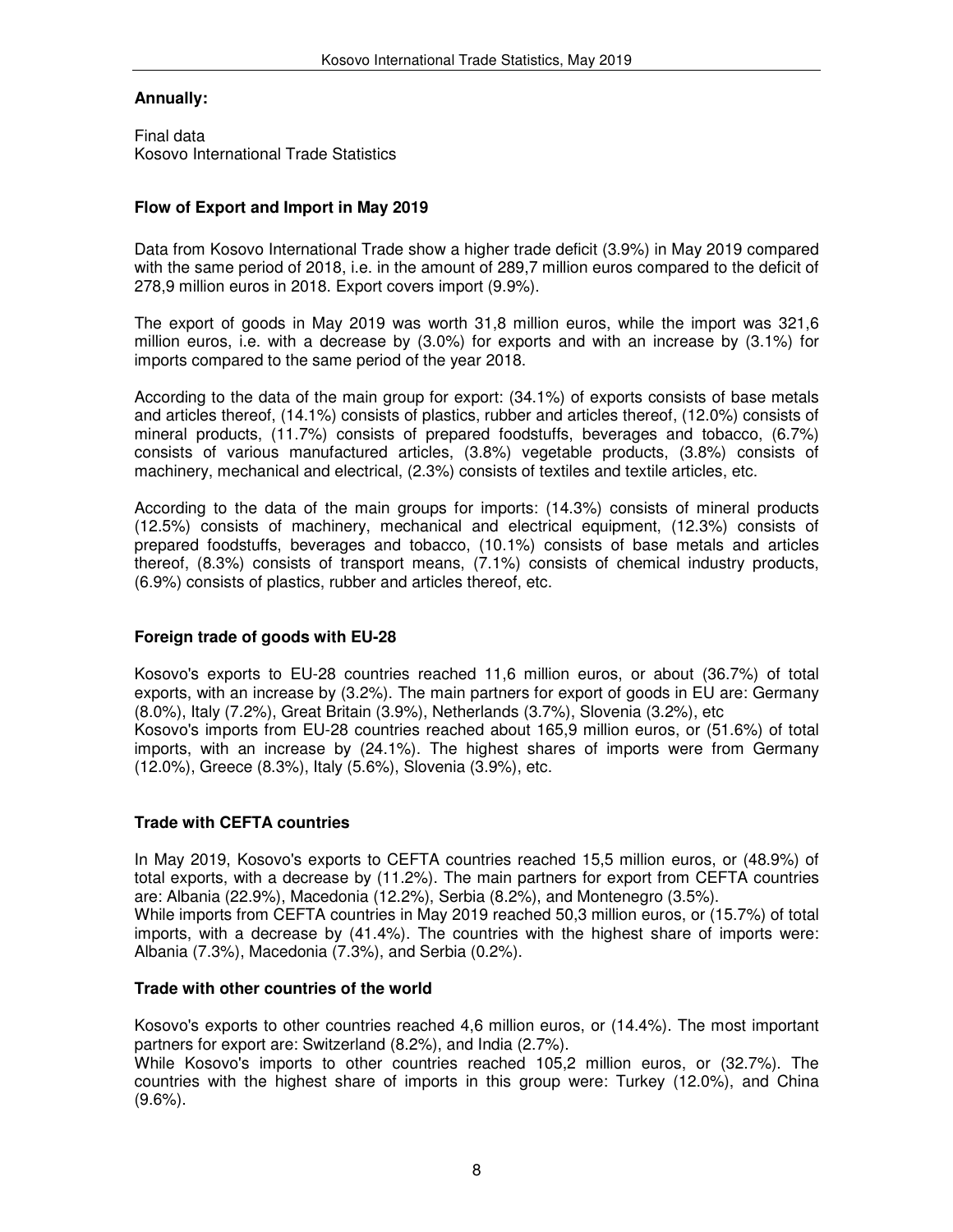|         |                      |               |              | $(000 \in )$                    |
|---------|----------------------|---------------|--------------|---------------------------------|
| Period  | <b>Exports (FOB)</b> | Imports (CIF) |              | Trade balance Per cent of cover |
| 1       | $\overline{c}$       | 3             | $4 = 2 - 3$  | $5 = 2/3$                       |
| 2001    | 10.559               | 684.500       | $-673.941$   | 1,5                             |
| 2002    | 27.599               | 854.758       | $-827.159$   | 3,2                             |
| 2003    | 35.621               | 973.265       | $-937.644$   | 3,7                             |
| 2004    | 56.567               | 1.063.347     | $-1.006.780$ | 5,3                             |
| 2005    | 56.283               | 1.157.492     | $-1.101.209$ | 4,9                             |
| 2006    | 110.774              | 1.305.879     | $-1.195.105$ | 8,5                             |
| 2007    | 165.112              | 1.576.186     | $-1.411.074$ | 10,5                            |
| 2008    | 198.463              | 1.928.236     | $-1.729.773$ | 10,3                            |
| 2009*   | 165.328              | 1.937.539     | $-1.772.211$ | 8,5                             |
| 2010    | 295.957              | 2.157.725     | $-1.861.769$ | 13,7                            |
| 2011    | 319.165              | 2.492.348     | $-2.173.184$ | 12,8                            |
| 2012    | 276.100              | 2.507.609     | $-2.231.509$ | 11,0                            |
| 2013    | 293.842              | 2.449.064     | $-2.155.221$ | 12,0                            |
| 2014    | 324.543              | 2.538.337     | $-2.213.794$ | 12,8                            |
| 2015    | 325.294              | 2.634.693     | $-2.309.399$ | 12,3                            |
| 2016    | 309.627              | 2.789.491     | $-2.479.864$ | 11,1                            |
| 2017    | 378.010              | 3.047.018     | $-2.669.007$ | 12,4                            |
| 2018    | 367.500              | 3.347.007     | $-2.979.507$ | 11,0                            |
| 01-2018 | 24.565               | 195.954       | $-171.389$   | 12,5                            |
| 02-2018 | 22.419               | 206.145       | $-183.726$   | 10,9                            |
| 03-2018 | 26.407               | 256.551       | $-230.144$   | 10,3                            |
| 04-2018 | 25.611               | 271.651       | $-246.040$   | 9,4                             |
| 05-2018 | 32.878               | 311.856       | $-278.977$   | 10,5                            |
| 06-2018 | 37.172               | 306.978       | $-269.807$   | 12,1                            |
| 07-2018 | 28.802               | 310.253       | $-281.451$   | 9,3                             |
| 08-2018 | 30.486               | 307.007       | $-276.521$   | 9,9                             |
| 09-2018 | 36.687               | 293.854       | $-257.168$   | 12,5                            |
| 10-2018 | 38.315               | 308.876       | $-270.561$   | 12,4                            |
| 11-2018 | 34.737               | 274.870       | $-240.132$   | 12,6                            |
| 12-2018 | 29.422               | 303.013       | $-273.591$   | 9,7                             |
| 01-2019 | 23.480               | 190.439       | $-166.959$   | 12,3                            |
| 02-2019 | 24.050               | 232.713       | $-208.662$   | 10,3                            |
| 03-2019 | 29.572               | 289.192       | $-259.619$   | 10,2                            |
| 04-2019 | 36.942               | 295.487       | $-258.545$   | 12,5                            |
| 05-2019 | 31.892               | 321.621       | -289.729     | 9,9                             |

## **Table 1: Flow of goods of external trade**

 **2018 & 2019) are preliminary data** 

 **2009) Data for import are different from previous publications.**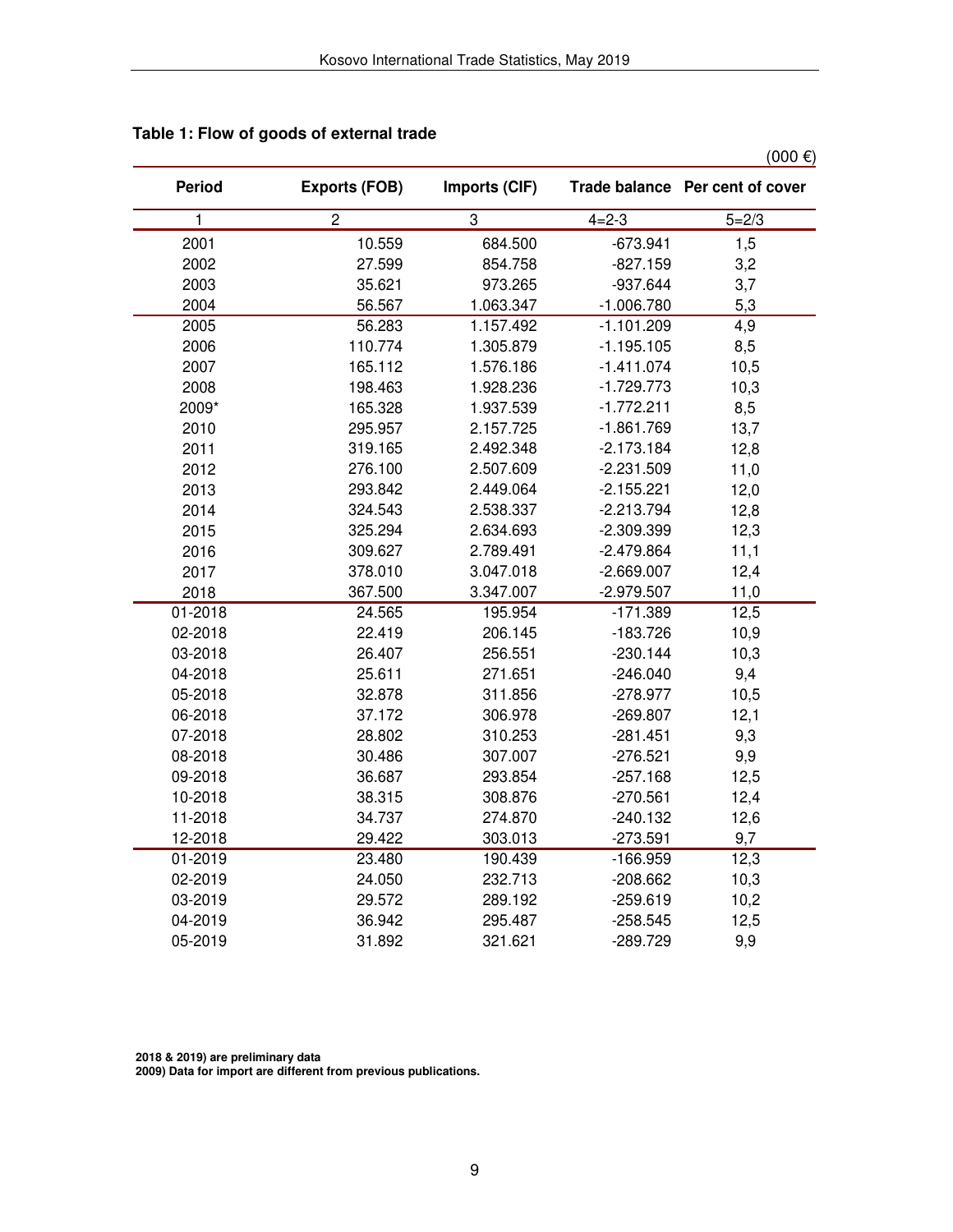|               |                      |               |                      | $(000)$ €)  |
|---------------|----------------------|---------------|----------------------|-------------|
| <b>Period</b> | <b>Exports (FOB)</b> | Imports (CIF) | <b>Trade balance</b> | Per cent of |
|               |                      |               |                      | cover       |
| 1             | $\overline{c}$       | 3             | $4 = 2 - 3$          | $5 = 2/3$   |
| 01-2017       | 21.447               | 146.761       | $-125.313$           | 14,6        |
| 02-2017       | 45.143               | 344.665       | $-299.522$           | 13,1        |
| 03-2017       | 76.404               | 609.388       | $-532.984$           | 12,5        |
| 04-2017       | 107.623              | 861.309       | $-753.687$           | 12,5        |
| 05-2017       | 141.115              | 1.140.514     | -999.399             | 12,4        |
| 06-2017       | 179.314              | 1.396.208     | $-1.216.894$         | 12,8        |
| 07-2017       | 217.681              | 1.671.562     | $-1.453.880$         | 13,0        |
| 08-2017       | 250.274              | 1.968.813     | $-1.718.539$         | 12,7        |
| 09-2017       | 284.384              | 2.216.911     | $-1.932.527$         | 12,8        |
| 10-2017       | 318.439              | 2.489.038     | $-2.170.599$         | 12,8        |
| 11-2017       | 348.529              | 2.749.712     | $-2.401.183$         | 12,7        |
| 12-2017       | 378.010              | 3.047.018     | $-2.669.007$         | 12,4        |
| 01-2018       | 24.565               | 195.954       | $-171.389$           | 12,5        |
| 02-2018       | 46.984               | 402.099       | $-355.115$           | 11,7        |
| 03-2018       | 73.391               | 658.650       | $-585.259$           | 11,1        |
| 04-2018       | 99.002               | 930.301       | $-831.299$           | 10,6        |
| 05-2018       | 131.880              | 1.242.157     | $-1.110.277$         | 10,6        |
| 06-2018       | 169.052              | 1.549.135     | $-1.380.083$         | 10,9        |
| 07-2018       | 197.854              | 1.859.388     | $-1.661.534$         | 10,6        |
| 08-2018       | 228.339              | 2.166.395     | $-1.938.055$         | 10,5        |
| 09-2018       | 265.026              | 2.460.249     | $-2.195.223$         | 10,8        |
| 10-2018       | 303.341              | 2.769.125     | $-2.465.784$         | 11,0        |
| 11-2018       | 338.078              | 3.043.994     | $-2.705.916$         | 11,1        |
| 12-2018       | 367.500              | 3.347.007     | $-2.979.507$         | 11,0        |
| 01-2019       | 23.480               | 190.439       | $-166.959$           | 12,3        |
| 02-2019       | 47.530               | 423.151       | $-375.622$           | 11,2        |
| 03-2019       | 77.102               | 712.343       | $-635.241$           | 10,8        |
| 04-2019       | 114.043              | 1.007.830     | $-893.786$           | 11,3        |
| 05-2019       | 145.935              | 1.329.451     | $-1.183.515$         | 11,0        |

## **Table 2: Flow of goods of external trade, cumulative**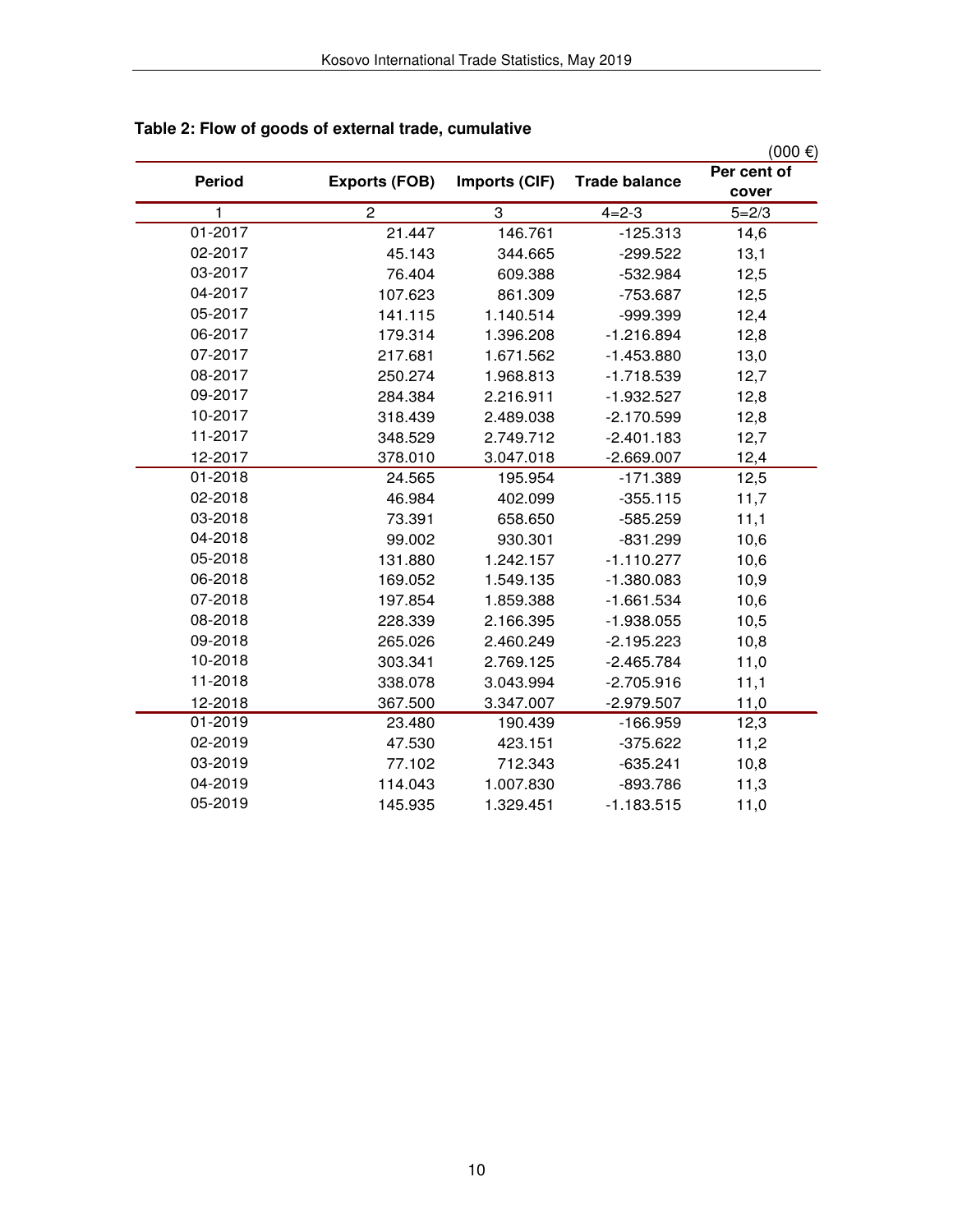|                                                       | May-2018     |       | May-2019 |                | (000 €)<br><b>Indices</b><br>2019/ |
|-------------------------------------------------------|--------------|-------|----------|----------------|------------------------------------|
| <b>Statistical procedure</b>                          | Value        | %     | Value    | %              | 2018                               |
| <b>Total Exports (FOB)</b>                            | 32,878       | 100,0 | 31.892   | 100.0          | 97                                 |
| Normal exports                                        | 30.505       | 92,8  | 29.158   | 91,4           | 95,6                               |
| 2 Exports covered by inward processing procedure      | 2.373        | 7,2   | 2.734    | 8,6            | 115,2                              |
| 3 Exports covered by the customs outward processir    |              | ٠     |          | ٠              |                                    |
| 9 Exports not recorded from customs declarations      |              |       |          | ÷              |                                    |
| <b>Total Importes (CIF)</b>                           | 311.856      | 100,0 | 321.621  | 100.0          | 103                                |
| Importet normale                                      | 309.893      | 99,4  | 319.776  | 99,4           | 103,2                              |
| 2 Imports covered by inward processing procedure      | 1.963        | 0,6   | 1.844    | 0,6            | 94,0                               |
| Imports covered by the customs outward processir<br>3 | ٠<br>$\cdot$ | ٠     |          | ٠<br>$\lambda$ |                                    |
| 9 Imports not recorded from customs declarations      |              |       |          |                |                                    |

## **Table 4: Exports and imports by SITC**

|                                             |            |              |           | $(000)$ €) |
|---------------------------------------------|------------|--------------|-----------|------------|
|                                             | May - 2018 |              | May -2019 |            |
| <b>Sections by SITC</b>                     | Value      | $\%$         | Value     | %          |
|                                             |            | Export (FOB) |           |            |
| <b>Total</b>                                | 32,878     | 100,0        | 31.892    | 100,0      |
| Food and live animals                       | 1.954      | 5,9          | 1.803     | 5,7        |
| Beverages and tobacco                       | 2.502      | 7,6          | 2.921     | 9,2        |
| Crude materials, inedible, except fuels     | 9.157      | 27,8         | 7.044     | 22,1       |
| Mineral fuels, lubricants and related mater | 3.733      | 11,4         | 2.121     | 6,6        |
| Animal and vegetable oils, fats and waxes   | 31         | 0,1          | 36        | 0,1        |
| Chemicals and related products, n.e.s.      | 1.969      | 6,0          | 1.916     | 6,0        |
| Manufactured goods classified chiefly by n  | 5.826      | 17,7         | 8.620     | 27,0       |
| Machinery and transport equipment           | 1.025      | 3,1          | 1.504     | 4,7        |
| Miscellaneous manufactured articles         | 3.626      | 11,0         | 5.927     | 18,6       |
| Commodities not classified elsewhere in the | 3.055      | 9,3          | 0         | 0,0        |
|                                             |            | Import (CIF) |           |            |
| <b>Total</b>                                | 311.856    | 100,0        | 321.621   | 100,0      |
| Food and live animals                       | 49.196     | 15,8         | 57.532    | 17,9       |
| Beverages and tobacco                       | 11.286     | 3,6          | 13.370    | 4,2        |
| Crude materials, inedible, except fuels     | 4.769      | 1,5          | 5.478     | 1,7        |
| Mineral fuels, lubricants and related mater | 37.556     | 12,0         | 38.866    | 12,1       |
| Animal and vegetable oils, fats and waxes   | 1.863      | 0,6          | 2.608     | 0,8        |
| Chemicals and related products, n.e.s.      | 33.898     | 10,9         | 36.975    | 11,5       |
| Manufactured goods classified chiefly by n  | 70.312     | 22,5         | 68.491    | 21,3       |
| Machinery and transport equipment           | 71.566     | 22,9         | 65.093    | 20,2       |
| Miscellaneous manufactured articles         | 31.199     | 10,0         | 33.034    | 10,3       |
| Commodities not classified elsewhere in the | 210        | 0,1          | 174       | 0,1        |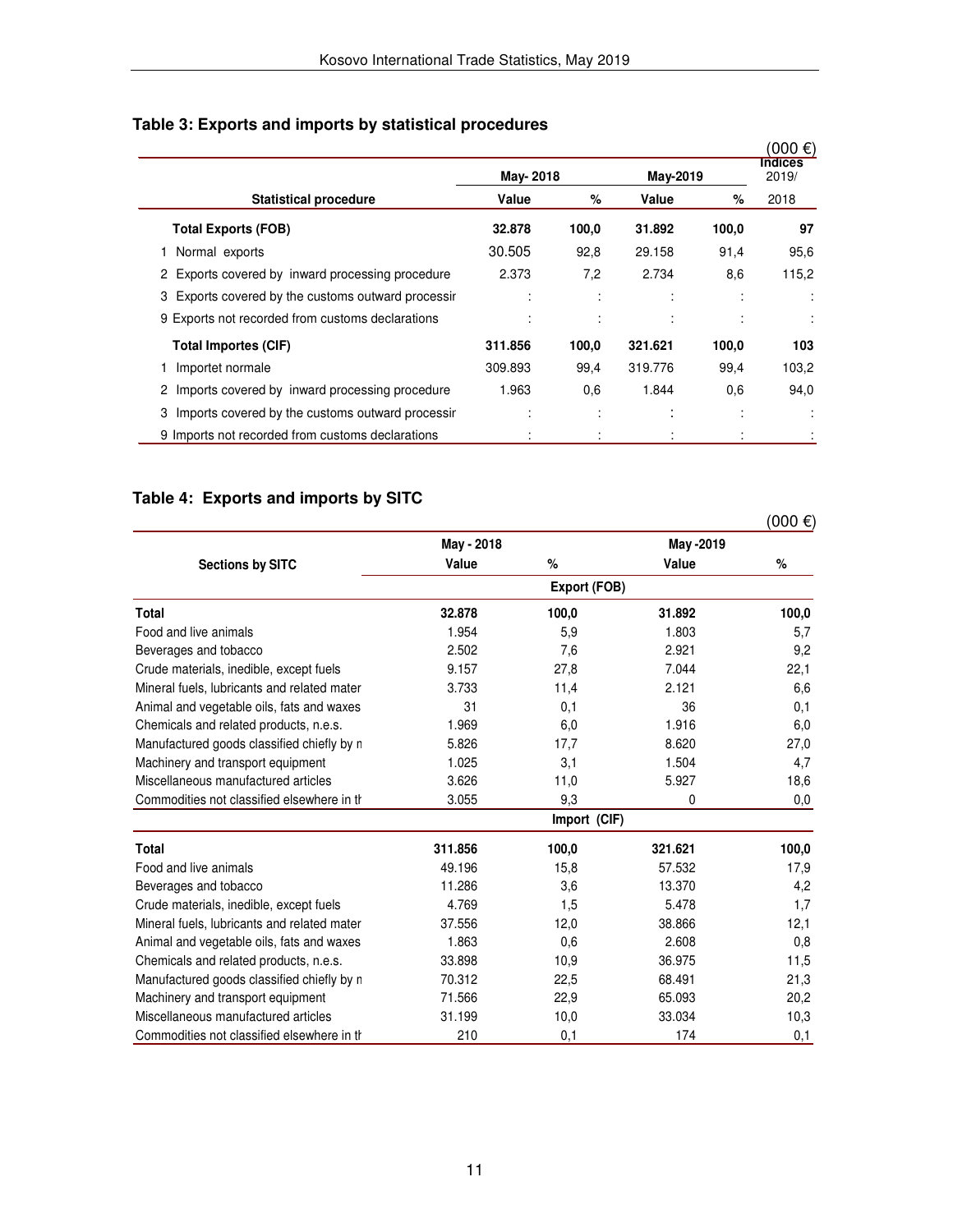|                |                                                 |            |              |                                                                                                                                                                                                                                                                                                                                                                             | $(000 \in )$ |
|----------------|-------------------------------------------------|------------|--------------|-----------------------------------------------------------------------------------------------------------------------------------------------------------------------------------------------------------------------------------------------------------------------------------------------------------------------------------------------------------------------------|--------------|
|                |                                                 | May - 2018 |              |                                                                                                                                                                                                                                                                                                                                                                             |              |
| Kodi           | Sections of the Harmonized System(HS)           | Value      | %            | Value                                                                                                                                                                                                                                                                                                                                                                       | %            |
|                |                                                 |            | Export (FOB) | May -2019<br>31.892<br>109<br>1.222<br>36<br>3.734<br>3.816<br>648<br>4.507<br>624<br>553<br>395<br>724<br>128<br>714<br>1<br>10.886<br>1.208<br>351<br>106<br>ċ<br>2.130<br>0<br>321.621<br>14.032<br>18.272<br>2.983<br>39.552<br>45.900<br>22.722<br>22.105<br>1.200<br>8.286<br>4.592<br>15.424<br>3.488<br>11.616<br>208<br>32.365<br>40.160<br>26.605<br>3.128<br>287 |              |
|                | Total                                           | 32,878     | 100,0        |                                                                                                                                                                                                                                                                                                                                                                             | 100,0        |
| 1              | Live animals; animal products                   | 58         | 0,2          |                                                                                                                                                                                                                                                                                                                                                                             | 0,3          |
| $\overline{c}$ | Vegetable products                              | 1.093      | 3,3          |                                                                                                                                                                                                                                                                                                                                                                             | 3,8          |
| 3              | Edible oils                                     | 31         | 0,1          |                                                                                                                                                                                                                                                                                                                                                                             | 0,1          |
| 4              | Prepared foodstuffs, beverages and tobacco      | 3.395      | 10,3         |                                                                                                                                                                                                                                                                                                                                                                             | 11,7         |
| 5              | Mineral products                                | 6.806      | 20,7         |                                                                                                                                                                                                                                                                                                                                                                             | 12,0         |
| 6              | Products of chemical industries                 | 610        | 1,9          |                                                                                                                                                                                                                                                                                                                                                                             | 2,0          |
| 7              | Plastics, rubber and articles thereof           | 3.703      | 11,3         |                                                                                                                                                                                                                                                                                                                                                                             | 14,1         |
| 8              | Leather and their articles                      | 980        | 3,0          |                                                                                                                                                                                                                                                                                                                                                                             | 2,0          |
| 9              | Wood and articles of wood                       | 403        | 1,2          |                                                                                                                                                                                                                                                                                                                                                                             | 1,7          |
| 10             | Paper and their articles                        | 417        | 1,3          |                                                                                                                                                                                                                                                                                                                                                                             | 1,2          |
| 11             | Textiles and textile articles                   | 701        | 2,1          |                                                                                                                                                                                                                                                                                                                                                                             | 2,3          |
| 12             | Footwear                                        | 90         | 0,3          |                                                                                                                                                                                                                                                                                                                                                                             | 0,4          |
| 13             | Art. of stone, plaster, ceramic prod. and glass | 628        | 1,9          |                                                                                                                                                                                                                                                                                                                                                                             | 2,2          |
| 14             | Pearls, precious stones, metals etc.            | 3.101      | 9,4          |                                                                                                                                                                                                                                                                                                                                                                             | 0,0          |
| 15             | Base metal and articles of base metal           | 8.819      | 26,8         |                                                                                                                                                                                                                                                                                                                                                                             | 34,1         |
| 16             | Machinery, appliances and electric materials    | 753        | 2,3          |                                                                                                                                                                                                                                                                                                                                                                             | 3,8          |
| 17             | Transport means                                 | 339        | 1,0          |                                                                                                                                                                                                                                                                                                                                                                             | 1,1          |
| 18             | Optical, medical, potog. musical instr.         | 57         | 0,2          |                                                                                                                                                                                                                                                                                                                                                                             | 0,3          |
| 19             | Arms and ammunition                             | t          |              |                                                                                                                                                                                                                                                                                                                                                                             |              |
| 20             | Miscellaneous manufactured articles             | 893        | 2,7          |                                                                                                                                                                                                                                                                                                                                                                             | 6,7          |
| 21             | Works of art                                    | 3          | 0,0          |                                                                                                                                                                                                                                                                                                                                                                             | 0,0          |
|                |                                                 |            | Import (CIF) |                                                                                                                                                                                                                                                                                                                                                                             |              |
|                | <b>Total</b>                                    | 311.856    | 100,0        |                                                                                                                                                                                                                                                                                                                                                                             | 100,0        |
| 1              | Live animals; animal products                   | 10.903     | 3,5          |                                                                                                                                                                                                                                                                                                                                                                             | 4,4          |
| 2              | Vegetable products                              | 15.168     | 4,9          |                                                                                                                                                                                                                                                                                                                                                                             | 5,7          |
| 3              | Edible oils                                     | 2.240      | 0,7          |                                                                                                                                                                                                                                                                                                                                                                             | 0,9          |
| 4              | Prepared foodstuffs, beverages and tobacco      | 35.391     | 11,3         |                                                                                                                                                                                                                                                                                                                                                                             | 12,3         |
| 5              | Mineral products                                | 44.330     | 14,2         |                                                                                                                                                                                                                                                                                                                                                                             | 14,3         |
| 6              | Products of chemical industries                 | 20.246     | 6,5          |                                                                                                                                                                                                                                                                                                                                                                             | 7,1          |
| 7              | Plastics, rubber and articles thereof           | 20.476     | 6,6          |                                                                                                                                                                                                                                                                                                                                                                             | 6,9          |
| 8              | Leather and their articles                      | 934        | 0,3          |                                                                                                                                                                                                                                                                                                                                                                             | 0,4          |
| 9              | Wood and articles of wood                       | 7.378      | 2,4          |                                                                                                                                                                                                                                                                                                                                                                             | 2,6          |
| 10             | Paper and their articles                        | 4.339      | 1,4          |                                                                                                                                                                                                                                                                                                                                                                             | 1,4          |
| 11             | Textiles and textile articles                   | 13.432     | 4,3          |                                                                                                                                                                                                                                                                                                                                                                             | 4,8          |
| 12             | Footwear                                        | 2.983      | 1,0          |                                                                                                                                                                                                                                                                                                                                                                             | 1,1          |
| 13             | Art.of stone, plaster, ceramic prod. and glass  | 12.349     | 4,0          |                                                                                                                                                                                                                                                                                                                                                                             | 3,6          |
| 14             | Pearls, precious stones, metals etc.            | 212        | 0,1          |                                                                                                                                                                                                                                                                                                                                                                             | 0,1          |
| 15             | Base metal and articles of base metal           | 34.551     | 11,1         |                                                                                                                                                                                                                                                                                                                                                                             | 10,1         |
| 16             | Machinery, appliances and electric materials    | 50.065     | 16,1         |                                                                                                                                                                                                                                                                                                                                                                             | 12,5         |
| 17             | Transport means                                 | 23.886     | 7,7          |                                                                                                                                                                                                                                                                                                                                                                             | 8,3          |
| 18             | Optical, medical, potog. musical instr.         | 2.065      | 0,7          |                                                                                                                                                                                                                                                                                                                                                                             | 1,0          |
| 19             | Arms and ammunition                             | 69         | $_{0,0}$     |                                                                                                                                                                                                                                                                                                                                                                             | 0,1          |
| 20             | Miscellaneous manufactured articles             | 10.627     | 3,4          | 8.521                                                                                                                                                                                                                                                                                                                                                                       | 2,6          |
| 21             | Works of art                                    | 213        | 0,1          | 175                                                                                                                                                                                                                                                                                                                                                                         | 0,1          |

## **Table 5: Exports and imports by sections**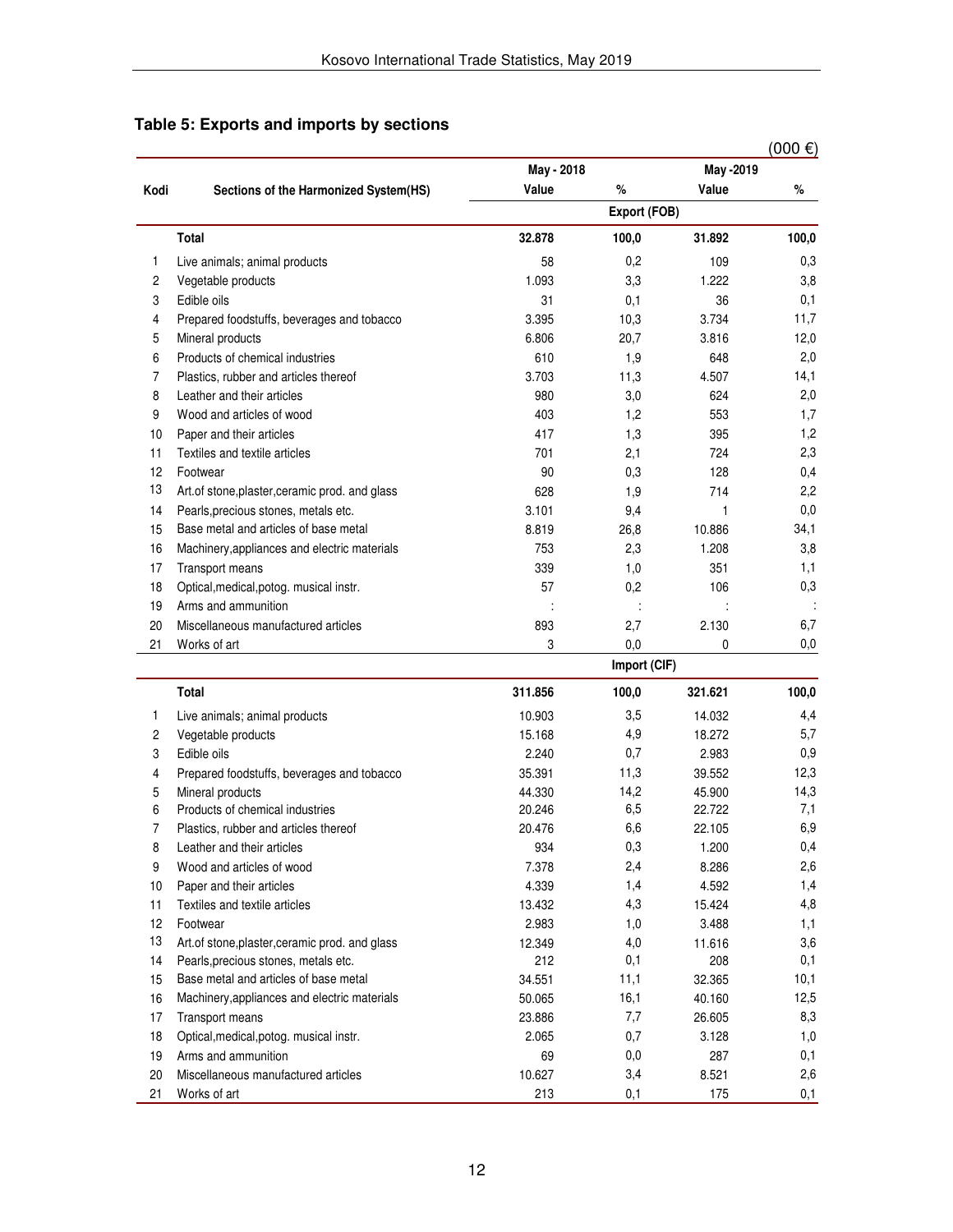## **Table 6: Exports by countries**

|                                    |                        |            |                    | $(000 \epsilon)$ |  |
|------------------------------------|------------------------|------------|--------------------|------------------|--|
| Country                            | May - 2018<br>Value    | %          | May -2019<br>Value | %                |  |
|                                    | <b>Eksportet (FOB)</b> |            |                    |                  |  |
| <b>Total</b>                       | 32.878                 | 100,0      | 31.892             | 100,0            |  |
| <b>28 EU countries</b>             | 11.324                 | 34,4       | 11.689             | 36,7             |  |
| Austria                            | 3.350                  | 10,2       | 253                | 0,8              |  |
| Belgium                            | 182                    | 0,6        | 360                | 1,1              |  |
| <b>Great Britain</b>               | 1.245                  | 3,8        | 1.245              | 3,9              |  |
| Denmark                            | 178                    | 0,5        | 340                | 1,1              |  |
| France                             | 52                     | 0,2        | 343                | 1,1              |  |
| Germany                            | 1.484                  | 4,5        | 2.554              | 8,0              |  |
| Greece                             | 60                     | 0,2        | 65                 | 0,2              |  |
| Netherland                         | 1.107                  | 3,4        | 1.167              | 3,7              |  |
| Hungary                            | 30                     | 0,1        | 73                 | 0,2              |  |
| Ireland                            | $\mathbf 0$            |            | 1,2                |                  |  |
| Italy                              | 541                    | 1,6        | 2.290              | 7,2              |  |
| Luxembourg                         | 30                     | 0,1        | 23                 | 0,1              |  |
| Poland                             | 105                    | 0,3        | 612                | 1,9              |  |
| <b>Czech Republic</b>              | 13                     |            | 222                | 0,7              |  |
| Slovakia                           | 23                     | 0, 1       | 57                 | 0,2              |  |
| Slovenia                           | 1.273                  | 3,9        | 1.019              | 3,2              |  |
| Spain                              | 46                     | 0,1        | 30                 | 0,1              |  |
| Sweden                             | 185                    | 0,6        | 182                | 0,6              |  |
| Romania                            | 175                    | 0,5        | 156                | 0,5              |  |
| <b>Bulgaria</b>                    | 970                    | 2,9        | 322                | 1,0              |  |
| Croatia<br>Other of EU             | 274<br>0               | 1<br>0     | 335<br>40          | 1,1              |  |
|                                    |                        |            |                    | 0,1              |  |
| Cefta                              | 17.570                 | 53,4       | 15.599             | 48,9             |  |
| Albania                            | 6.066                  | 18,5       | 7.294              | 22,9             |  |
| Macedonia                          | 4.014                  | 12,2       | 3.884              | 12,2             |  |
| Montonegro                         | 2.618                  | 8,0        | 1.107              | 3,5              |  |
| Serbia                             | 3.980                  | 12,1       | 2.623              | 8,2              |  |
| Bosnja dhe Hercegovina<br>Moldavia | 890<br>1               | 2,7        | 689<br>1           | 2,2              |  |
|                                    |                        | 0,0        |                    | $_{0,0}$         |  |
| <b>EFTA</b><br>Switzerland         | 2.557                  | 7,8        | 2.767              | 8,7              |  |
|                                    | 2.557                  | 7,8        | 2.611              | 8,2              |  |
| Icelanda<br>Norway                 |                        | 0,0        | 115<br>41          | 0,4<br>0,1       |  |
| Liechtensten                       |                        |            | 0,0                |                  |  |
| Other countries of evropiar        | 771                    | 2,3        | 433                | 1,4              |  |
| Turkey                             | 769                    | 2,3        | 431                | 1,4              |  |
| Ukraina                            | 2                      | 0,0        | 2                  | 0,0              |  |
|                                    |                        |            |                    |                  |  |
| Other countries non eurpoi         | 189                    | 0,6        | 270                | 0,8              |  |
| <b>USA</b>                         | 160                    | 0,5        | 262                | 0,8              |  |
| Canada                             | 3                      | 0,0        | 8                  | 0,0              |  |
| <b>Brazili</b>                     | 11                     | 0,0        |                    |                  |  |
| Mexico                             | 15                     | 0,0        |                    |                  |  |
| <b>Other countries of Asia</b>     | 87                     | 0,3        | 871                | 2,7              |  |
| Japonia<br>China                   | 19<br>40               | 0,1        | $\mathbf{2}$       | $_{0,0}$         |  |
| India                              | 28                     | 0,1<br>0,1 | 869                | 2,7              |  |
| Other                              | 380                    | 1,2        | 263                | 0,8              |  |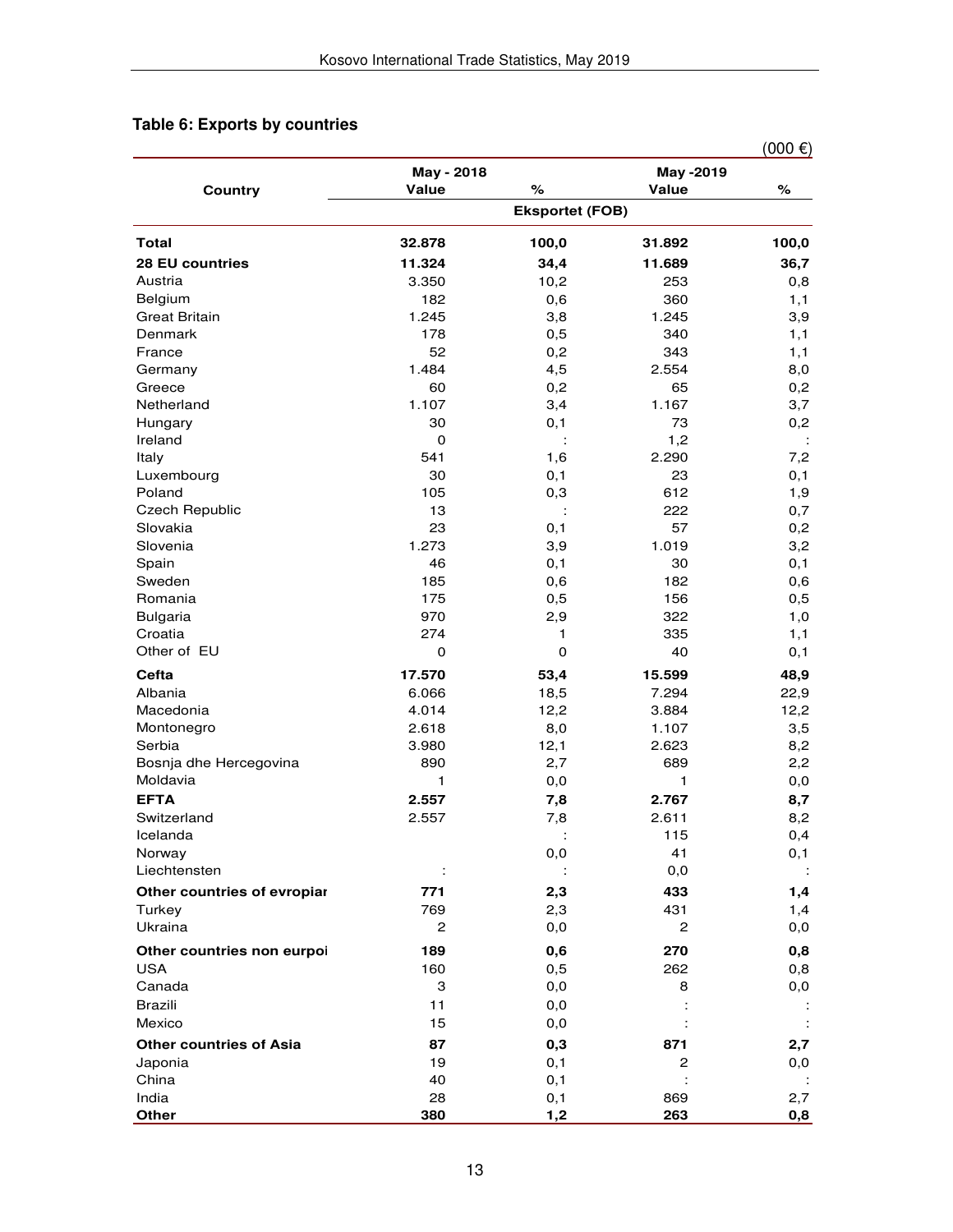|  |  |  |  | Table 7: Imports by countries |
|--|--|--|--|-------------------------------|
|--|--|--|--|-------------------------------|

|                                |                |       |           | $(000)$ €) |  |  |
|--------------------------------|----------------|-------|-----------|------------|--|--|
|                                | May - 2018     |       | May -2019 |            |  |  |
| <b>Country</b>                 | <b>Value</b>   | %     | Value     | $\%$       |  |  |
|                                | Importet (CIF) |       |           |            |  |  |
| <b>Total</b>                   | 311.856        | 100,0 | 321.621   | 100,0      |  |  |
| <b>28 EU countries</b>         | 133.701        | 42,9  | 165.937   | 51,6       |  |  |
| Austria                        | 5.048          | 1,6   | 5.090     | 1,6        |  |  |
| <b>Belgium</b>                 | 1.209          | 0,4   | 1.079     | 0,3        |  |  |
| <b>Great Britain</b>           | 2.711          | 0,9   | 2.809     | 0,9        |  |  |
| Denmark                        | 437            | 0,1   | 232       | 0,1        |  |  |
| France                         | 3.611          | 1,2   | 4.265     | 1,3        |  |  |
| Germany                        | 39.409         | 12,6  | 38.512    | 12,0       |  |  |
| Greece                         | 7.845          | 2,5   | 26.648    | 8,3        |  |  |
| Netherland                     | 1.837          | 0,6   | 2.341     | 0,7        |  |  |
| Hungary                        | 2.631          | 0,8   | 5.921     | 1,8        |  |  |
| Ireland                        | 359            | 0,1   | 455       | 0,1        |  |  |
| Italy                          | 26.011         | 8,3   | 17.852    | 5,6        |  |  |
| Luxembourg                     | 90             | 0,0   | 114       | 0,0        |  |  |
| Poland                         | 6.763          | 2,2   | 9.793     | 3,0        |  |  |
| <b>Czech Republic</b>          | 2.775          | 0,9   | 5.715     | 1,8        |  |  |
| Slovakia                       | 2.994          | 1,0   | 1.064     | 0,3        |  |  |
| Slovenia                       | 6.026          | 1,9   | 12.567    | 3,9        |  |  |
| Spain                          | 9.001          | 2,9   | 4.735     | 1,5        |  |  |
| Sweden                         | 772            | 0,2   | 824       | 0,3        |  |  |
| Romania                        | 3.276          | 1,1   | 3.453     | 1,1        |  |  |
| <b>Bulgaria</b>                | 5.100          | 1,6   | 11.195    | 3,5        |  |  |
| Croatia                        | 5.071          | 1,6   | 10.387    | 3,2        |  |  |
| Other of EU                    | 728            | 0,2   | 887       | 0,3        |  |  |
| Cefta                          | 85.979         | 27,6  | 50.396    | 15,7       |  |  |
| Albania                        | 20.333         | 6,5   | 23.321    | 7,3        |  |  |
| Macedonia                      | 15.798         | 5,1   | 23.574    | 7,3        |  |  |
| Montonegro                     | 1.275          | 0,4   | 2.852     | 0,9        |  |  |
| Serbia                         | 39.391         | 12,6  | 519       | 0,2        |  |  |
| Bosnja dhe Hercegovina         | 9.139          | 2,9   | 103       | 0, 0       |  |  |
| Moldavia                       | 43             | 0,0   | 28        | 0,0        |  |  |
| <b>EFTA</b>                    | 3.062          | 1,0   | 3.986     | 1,2        |  |  |
| Switzerland                    | 2.945          | 0,9   | 3.834     | 1,2        |  |  |
| Icelanda                       | 1              | 0,0   |           | ÷          |  |  |
| Norway                         | 52             | 0, 0  | 99        | 0, 0       |  |  |
| Liechtensten                   | 64             | 0,0   | 53        | 0,0        |  |  |
| Other countries of evropiar    | 34.799         | 11,2  | 40.082    | 12,5       |  |  |
| Turkey                         | 32.737         | 10,5  | 38.508    | 12,0       |  |  |
| Ukraina                        | 2.062          | 0,7   | 1.574     | 0,5        |  |  |
| Other countries non eurpoi     | 6.362          | 2,0   | 8.085     | 2,5        |  |  |
| <b>USA</b>                     | 1.962          | 0,6   | 3.052     | 0,9        |  |  |
| Canada                         | 212            | 0,1   | 67        | 0, 0       |  |  |
| <b>Brazili</b>                 | 3.985          | 1,3   | 4.760     | 1,5        |  |  |
| Mexico                         | 203            | 0,1   | 206       | 0,1        |  |  |
| <b>Other countries of Asia</b> | 30.942         | 9,9   | 35.353    | 11,0       |  |  |
| Japonia                        | 951            | 0,3   | 1.684     | 0,5        |  |  |
| China                          | 27.703         | 8,9   | 30.758    | 9,6        |  |  |
| India                          | 2.287          | 0,7   | 2.911     | 0,9        |  |  |
| Other                          | <u>17.010</u>  | 5,5   | 17.782    | 5,5        |  |  |